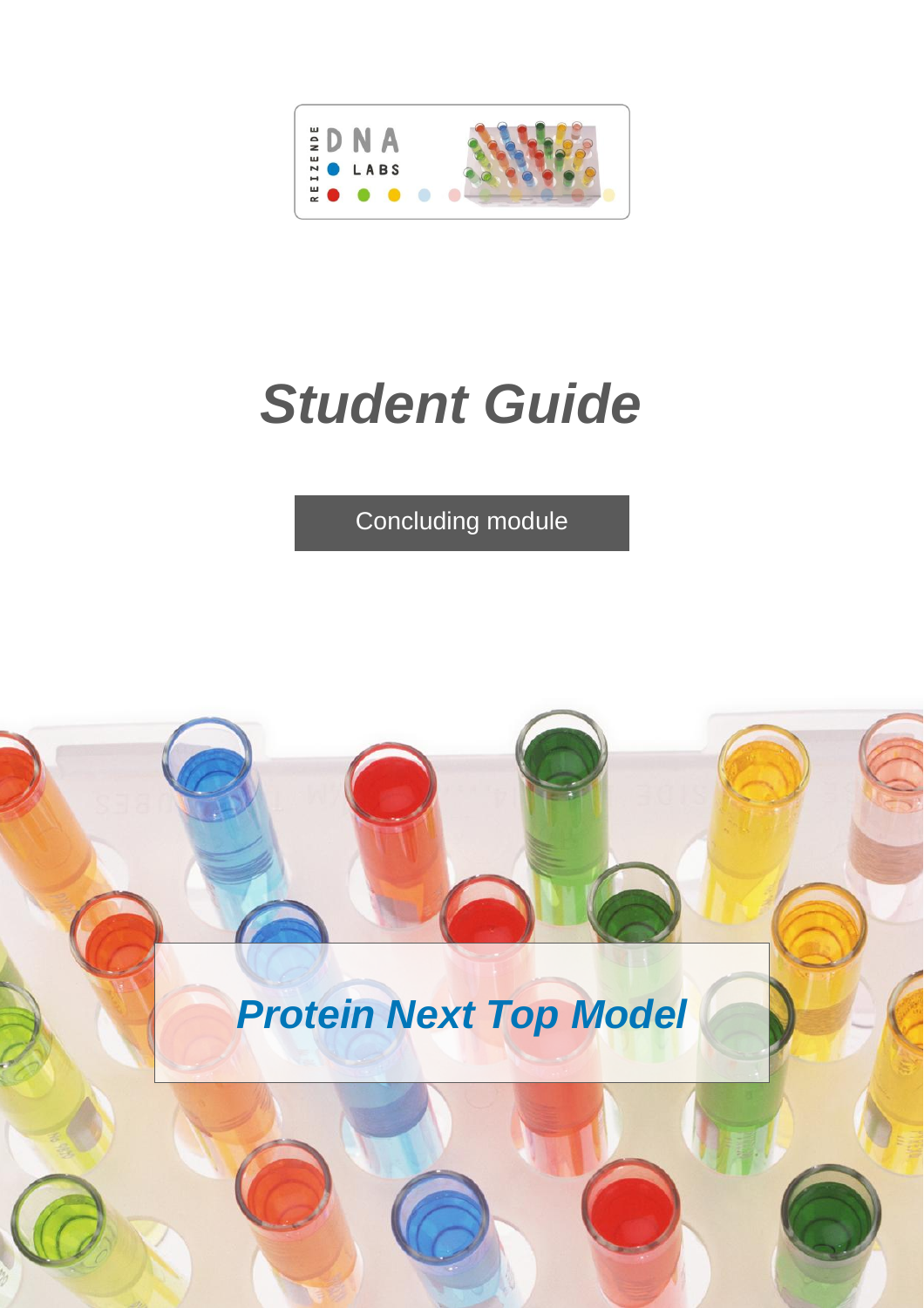



Developed by the Netherlands Bioinformatics Centre and the Netherlands Proteomics Centre

Text Martje Ebberink and Hienke Sminia

#### **Illustrations**

………….

The Creative Commons Attribution-NonCommercial-ShareAlike 3.0 Unported license applies to all Supplied material (http://creativecommons.org/licenses/by-ncsa/3.0/).

#### **CC BY-NC-SA 2009 – Netherlands Protemics Centre**

If you have questions or remarks, feel free to contact us. Netherlands Bioinformatics Centre (nijmegen@dnalabs.nl) Netherlands Proteomics Centre (ebberink@npc.genomics.nl)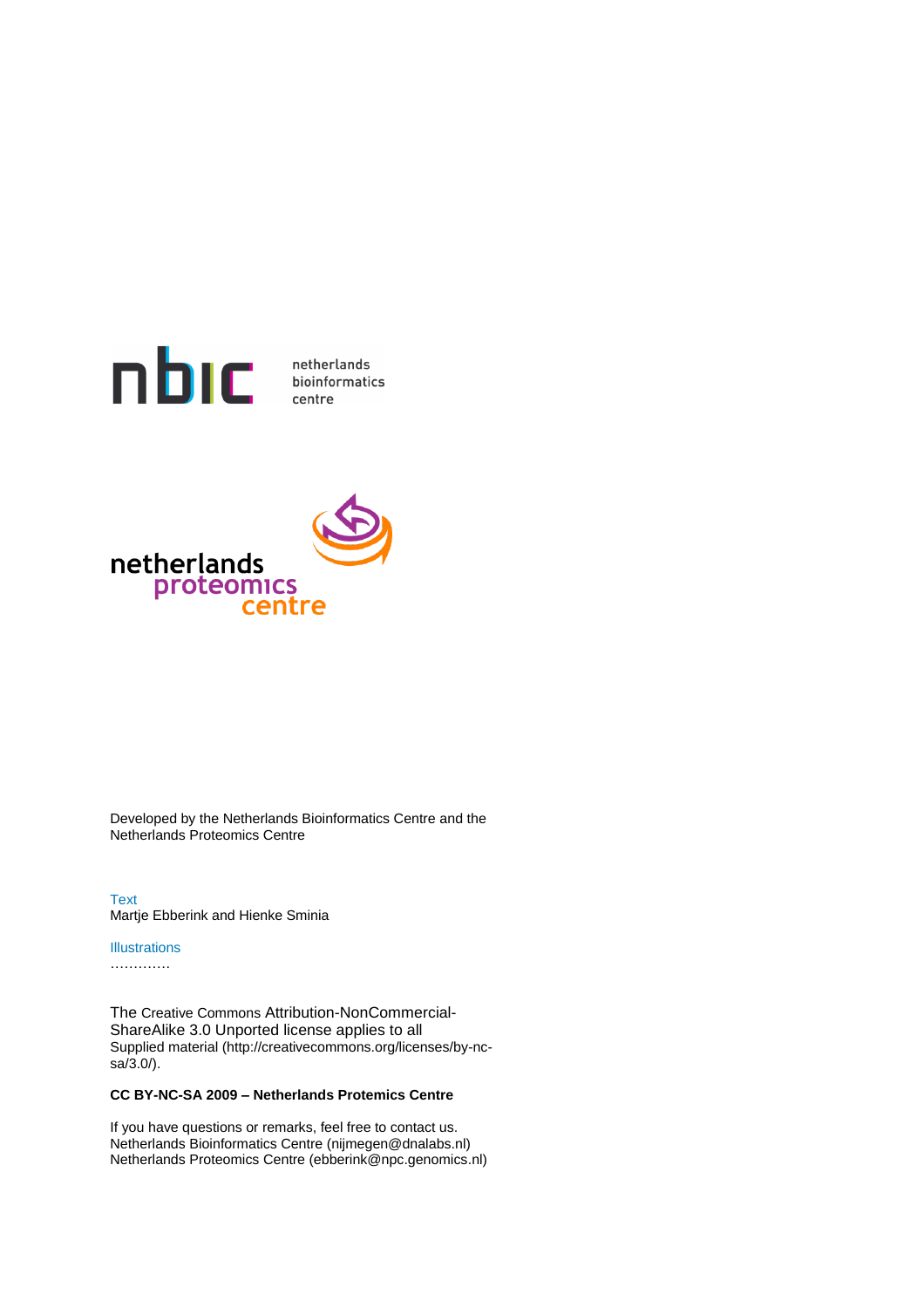

## *Assignment*

Proteins are huge molecules. They are made up of amino acids. These are linked in chains of all kinds of lengths. After synthesizing, proteins fold in highly complex three-dimensional structures. The order of the amino acids is determined by the composition of base pairs of the genes in the DNA. This gene code is translated into RNA and this is used by cell components called ribosomes to synthesize a protein. Proteins play a major role in virtually all cellular processes. They are involved in all kinds of reactions and they can have structural functions.

Depending on their function they have all kinds of sizes and structures. Functions vary from transporting molecules, working as a hormone or receptor to eliminating germs.

At present, over 100.000 different proteins are known. All proteins of a single cell or organism together are called a proteome. In a proteome, many proteins are so-called 'housekeeper genes' that maintain the functioning of the cell. Some proteins however have remarkable characteristics. Which of these proteins has the most striking feature or the most important function? In other words, which protein is Protein Next Top Model?

This is how it works:

- 1. Form a group with four or five other students.
- 2. Choose one protein from the list below. Consult other groups since proteins can be chosen by only one group.
	- $\Box$ Insulin
	- $\Box$ Prion (Creutzfeld-Jacob)
	- Erythropoietin (EPO)  $\Box$
	- $\Box$ **Collagen**
	- $\Box$ Botulinem toxin (Botox)
	- $\Box$ Alcohol dehydrogenase (ADH)
	- $\blacksquare$ Immunoglobulin
	- Myoglobin  $\Box$
	- $\Box$ Hemoglobin
- 3. Read the file that elaborates on your protein. Use the internet to obtain additional information. You can find some links in the protein file.
- 4. Prepare a short presentation with the group. Your goal is to convince your classmates that your protein is the best one and therefore deserves the title 'Protein Next Top Model'. The following should be included in the presentation:
	- $\Box$ The name of the protein
	- The structure of the protein (in 3D!)  $\Box$
	- $\Box$ The main function of the protein
	- $\Box$ Arguments that support your claim that this protein is the 'Protein Next Top Model'
- 5. All your findings will be presented in the next lesson. Determine who will be the speaker. Be creative, but make sure the presentation does not exceed the amount of two minutes.
- 6. As a group, use your ballot to assess the other presentations. Thus you till obtain an overview of all proteins and determine which protein will gain the title. Your teacher will count all points afterwards.
- 7. The winning protein is discussed in class.